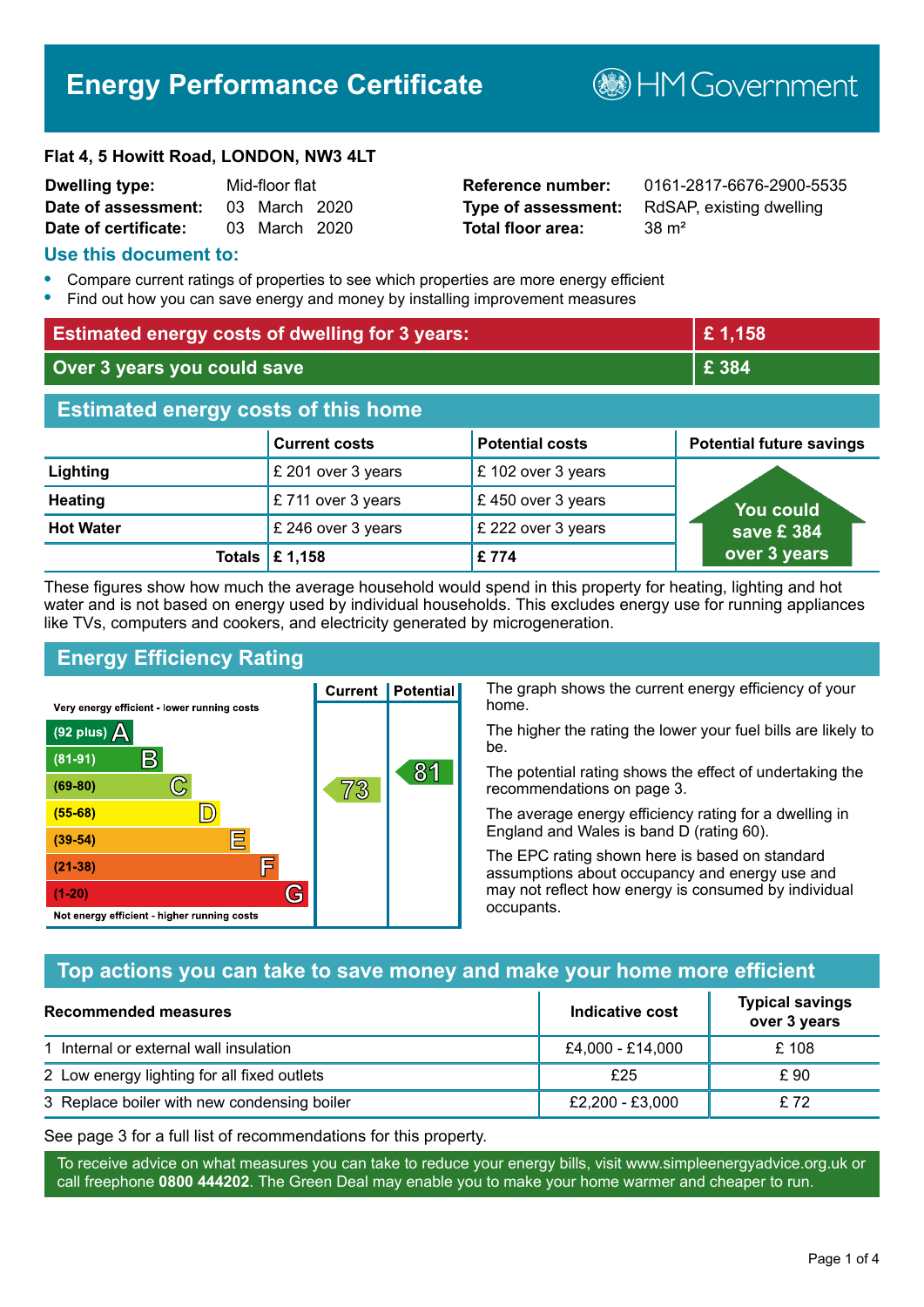# **Summary of this home's energy performance related features**

| <b>Element</b>        | <b>Description</b>                             | <b>Energy Efficiency</b> |
|-----------------------|------------------------------------------------|--------------------------|
| Walls                 | Solid brick, as built, no insulation (assumed) | ★★☆☆☆                    |
| Roof                  | (another dwelling above)                       |                          |
| Floor                 | (another dwelling below)                       |                          |
| Windows               | Single glazed                                  | ★☆☆☆☆                    |
| Main heating          | Boiler and radiators, mains gas                | ★★★★☆                    |
| Main heating controls | Programmer and room thermostat                 | ★★★☆☆                    |
| Secondary heating     | None                                           |                          |
| Hot water             | From main system                               | ★★★★☆                    |
| Lighting              | No low energy lighting                         | *****                    |

Current primary energy use per square metre of floor area: 204 kWh/m² per year

The assessment does not take into consideration the physical condition of any element. 'Assumed' means that the insulation could not be inspected and an assumption has been made in the methodology based on age and type of construction.

#### **Low and zero carbon energy sources**

Low and zero carbon energy sources are sources of energy that release either very little or no carbon dioxide into the atmosphere when they are used. Installing these sources may help reduce energy bills as well as cutting carbon. There are none provided for this home.

## **Your home's heat demand**

For most homes, the vast majority of energy costs derive from heating the home. Where applicable, this table shows the energy that could be saved in this property by insulating the loft and walls, based on typical energy use (shown within brackets as it is a reduction in energy use).

| <b>Heat demand</b>           | <b>Existing dwelling</b> | Impact of loft<br>insulation | Impact of cavity<br>wall insulation | Impact of solid<br>wall insulation |
|------------------------------|--------------------------|------------------------------|-------------------------------------|------------------------------------|
| Space heating (kWh per year) | 2,332                    | N/A                          | N/A                                 | (737)                              |
| Water heating (kWh per year) | 1,518                    |                              |                                     |                                    |

You could receive Renewable Heat Incentive (RHI) payments and help reduce carbon emissions by replacing your existing heating system with one that generates renewable heat, subject to meeting minimum energy efficiency requirements. The estimated energy required for space and water heating will form the basis of the payments. For more information, search for the domestic RHI on the www.gov.uk website.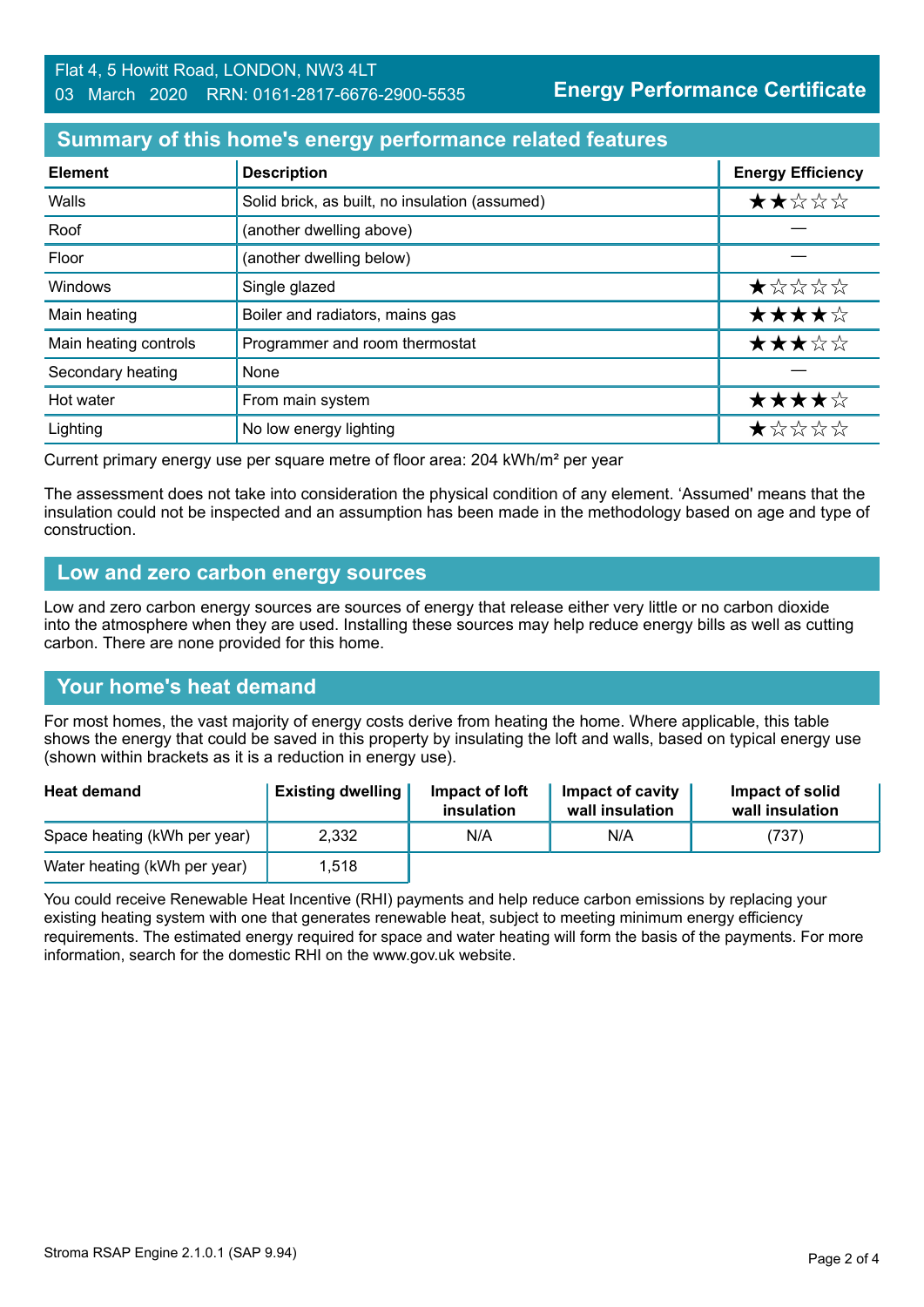#### Flat 4, 5 Howitt Road, LONDON, NW3 4LT 03 March 2020 RRN: 0161-2817-6676-2900-5535

#### **Recommendations**

The measures below will improve the energy performance of your dwelling. The performance ratings after improvements listed below are cumulative; that is, they assume the improvements have been installed in the order that they appear in the table. To receive advice on what measures you can take to reduce your energy bills, visit www.simpleenergyadvice.org.uk or call freephone 0800 444202. Before installing measures, you should make sure you have secured the appropriate permissions, where necessary. Such permissions might include permission from your landlord (if you are a tenant) or approval under Building Regulations for certain types of work.

| <b>Recommended measures</b>                                       | <b>Indicative cost</b> | <b>Typical savings</b><br>per year | <b>Rating after</b><br>improvement |
|-------------------------------------------------------------------|------------------------|------------------------------------|------------------------------------|
| Internal or external wall insulation                              | £4,000 - £14,000       | £ 36                               | C75                                |
| Low energy lighting for all fixed outlets                         | £25                    | £ 30                               | C77                                |
| Replace boiler with new condensing boiler                         | £2,200 - £3,000        | £24                                | C79                                |
| Replace single glazed windows with low-E double<br>glazed windows | £3,300 - £6,500        | £40                                | <b>B81</b>                         |

#### **Alternative measures**

There are alternative measures below which you could also consider for your home.

- **•** Biomass boiler (Exempted Appliance if in Smoke Control Area)
- **•** Air or ground source heat pump

#### **Financial Support and the Green Deal**

Green Deal Finance allows you to pay for some of the cost of your improvements in instalments under a Green Deal Plan (note that this is a credit agreement, but with instalments being added to the electricity bill for the property). The availability of a Green Deal Plan will depend upon your financial circumstances. There is a limit to how much Green Deal Finance can be used, which is determined by how much energy the improvements are estimated to **save** for a 'typical household'.

You may also be able to obtain support towards repairs or replacements of heating systems and/or basic insulation measures under the ECO scheme, provided that you are in receipt of qualifying benefits or tax credits. To learn more about this scheme and the rules about eligibility, visit www.simpleenergyadvice.org.uk or call freephone **0800 444202** for England and Wales.